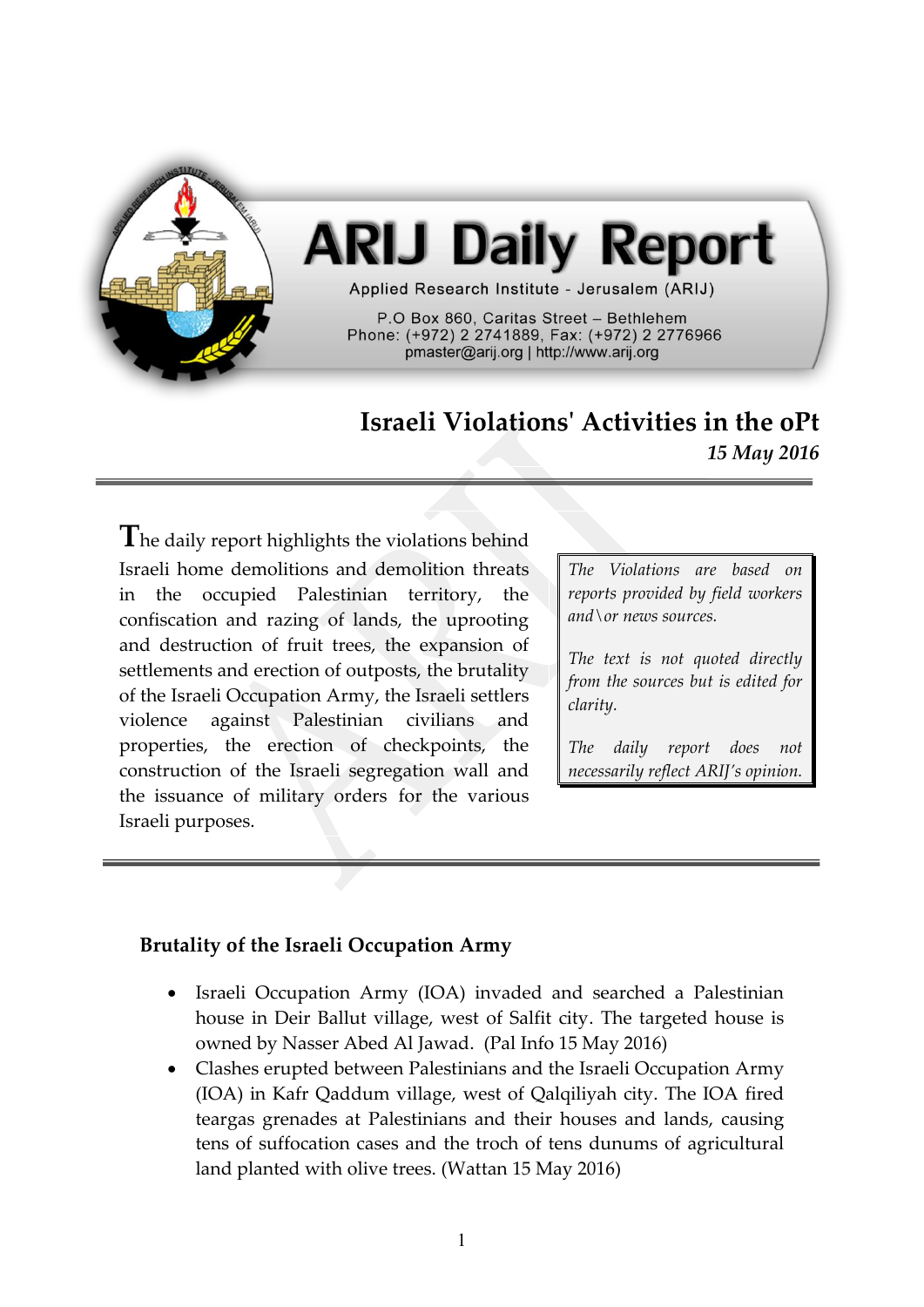- Israeli Occupation Army (IOA) tightened its procedures around Silwad town, northeast of Ramallah city. (Orient FM 15 May 2016)
- Israeli Occupation Army (IOA) attacked a non-violent protest to mark An Nakba Day in al Fawar refugee camp, south of Hebron city. The IOA fired teargas grenades, causing dozens of suffocation cases. (RB2000 15 May 2016)
- Israeli Occupation Army (IOA) stormed and toured in areas and neighborhoods in Haris village in Salfit governorate. (Orient FM 15 May 2016)
- Israeli Occupation Army (IOA) invaded and toured in Budrus village in Ramallah Governorate. (Orient FM 15 May 2016)
- Clashes erupted between Palestinians and the Israeli Occupation Army (IOA) near the border fence, east of Ash-Shuja'iya neighborhood, east of Gaza city. The IOA fired teargas and stun grenades, causing tens of suffocation cases. (Wafa 15 May 2016)
- Israeli Occupation gunboats opened fire at Palestinian fishing boats while they were sailing at Deir Al Balah and Khan Younis shores. (Al-Quds 15 May 2016)
- Israeli Occupation Army (IOA) attacked a non-violent protest to mark An-Nakba day, near Gilo 300 military checkpoint, at the northern entrance of Bethlehem city. The IOA fire teargas grenades and rubber bullets, causing tens of suffocation cases and the injury of others. (Al-Quds 15 May 2016)

#### **Israeli Arrests**

- Israeli Occupation Army (IOA) arrested two Palestinians while they were in Jaber neighborhood, near Qriyat Arba settlement, in Hebron city. The arrestees were identified as: Bara Aref Jaber (15 years) and Omar Taha Abu Sninah (22 years). (Wattan 15 May 2016)
- Israeli Occupation Navy arrested two Palestinian fishermen while they were sailing at As Sudaniya shore, northwest of Gaza city. The arrestees were identified as: Kayed and Karem Kalab. (ARN 15 May 2016)
- Israeli Occupation Army (IOA) arrested Taha Nabil Al Afghani (28 years) from Ramallah and Al Bireh Governorate. (ARN 15 May 2016)
- Israeli Occupation Army (IOA) arrested a 14 years old Palestinian girl from Nablus city, while she was near the Israeli settlement of Ariel. (Raya 15 May 2016)
- Israeli Occupation Army (IOA) arrested a 36 years old Palestinian from Bethlehem city, after stopping him at a sudden checkpoint erected by the IOA near Shuqba village, west of Ramallah city. (Orient FM 15 May 2016)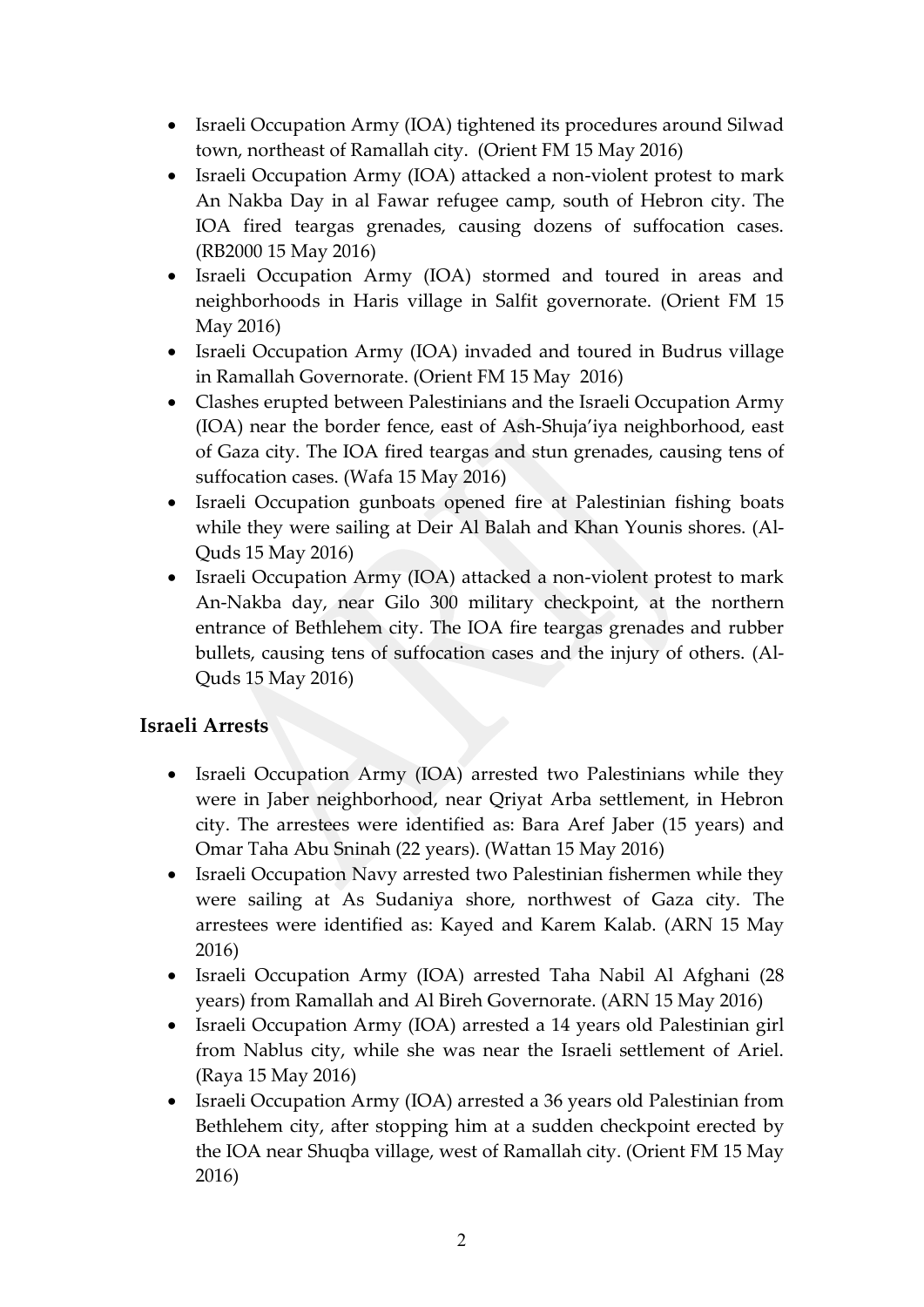- Israeli Occupation Army (IOA) summoned a Palestinian to interview the Israeli Intelligence Police, after storming his house in Hebron city(Orient FM 15 May 2016)
- Israeli Occupation army (IOA) arrested two Palestinians from Hizma town, north of Jerusalem city. (Orient FM 15 May 2016)
- Israeli Occupation Army (IOA) arrested two Palestinians after stopping them at a sudden checkpoint erected by the IOA at the western entrance of Beit Jala town in Bethlehem Governorate. The arrestees were identified as: Mohammad Maher Masalmah (23 years) and Hamza Mahmoud Masalmah (20 years). (Wafa 15 May 2016)
- Israeli Occupation Army (IOA) arrested Musa Suliman Jaber 'Amar from Hebron city, after stopping him at Al Container military checkpoint, northeast of Bethlehem city. (Wafa 15 May 2016)
- Israeli Occupation Army (IOA) arrested Abed An-Naser Abed Al Hamed Abu Mariya (19 years) after storming his family house in Beit Ummer town, north of Hebron city. (Wafa 15 May 2016)
- Israeli Occupation Army (IOA) arrested Mahmoud Daoud 'Ayad after storming and searching his house in Abu Dis town, east of Jerusalem city. As a result, clashes erupted between Palestinians and the IOA, where the IOA used teargas and stun grenades to attack Palestinians. (Wafa 15 May 2016)
- Israeli Occupation Army (IOA) arrested Mahmoud Rateb Abu Salem (37 years) from Tulkarm governorate. (Wafa 15 May 2016)
- Israeli Occupation Army (IOA) arrested a Palestinian from Al Issawiya town in Jerusalem city. (Wafa 15 May 2016)
- Israeli Occupation Army (IOA) arrested a Palestinian while he was near the border fence, east of Gaza city. The IOA transferred the arrestee to unknown location. (Al-Quds 15 May 2016)
- Israeli Occupation Army (IOA) arrested Fatima 'AfefHajaja (15 years) after stopping her at Za'tara military checkpoint, south of Nablus city. (Maannews & Al-Quds 15 May 2016)
- Israeli Occupation Army (IOA) arrested Mohammad Ziyad Hamamrah from Husan village, west of Bethlehem city, while he was near Betar Illit settlement. (Maannews 15 May 2016)
- Israeli Occupation Navy arrested 10 Palestinian fishermen while they were sailing at Al Waha shore, northwest of Beit Lahiya town, north of Gaza strip. The arrestees were identified as: Khalid Radwan Bakir, Khames Radwan Bakir, Ghaleb Rawdawn Bakir, Ahmed Khalid Bakir, Mohammad Khames Bakir, Jamel Ahmed Adas, Muhannad Abed Ar-Rahman Bakir, 'Ahmeed Mahmoud Bakir, Adham Ashraf Al Shouh and Hassan Ibrahim Madi. (Maannews 15 May 2016)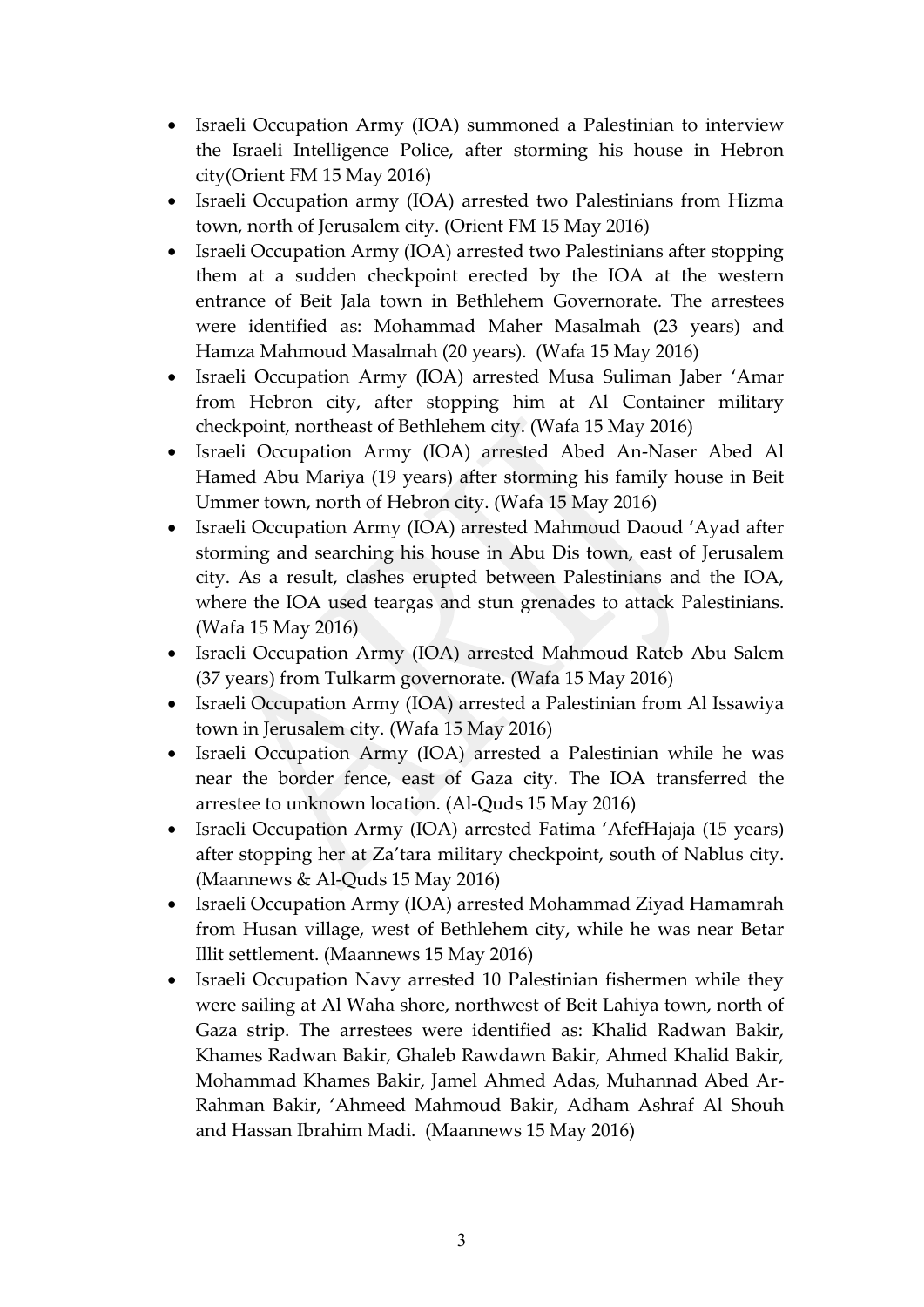### **Israeli Settler Violence**

- Israeli settlers living in Negohot settlement torched more than 800 dunums of Palestinian land in Beit 'Awa town, west of Hebron city. (NBPRS & Pal Info 15 May 2016)
- Israeli settlers escorted by the Israeli Occupation Army (IOA) attacked a Palestinian house in Jaber neighborhood, near Qriyat Arba settlement, in Hebron city, and chanted anti-Palestinian slogans. The targeted house is owned by Sufian Abu Hata. (Wafa 15 May 2016)
- Israeli settlers escorted by the Israeli Occupation Army (IOA) stormed Al Aqsa mosque in Jerusalem city, and toured in its courtyard. During the operation, the IOA tightened its procedures at the entrances of the mosque. (Wafa 15 May 2016)

#### **Expansion of settlements**

• Israeli Occupation Authorities annexed an archeological castle called Deir Al Qal'a, which located at the eastern part of Deir Al Ballut village, west of Salfit city, to the border of Pegu'el settlement. (Maannews 15 May 2016)

#### **Erection of Israeli checkpoints**

• Israeli Occupation Army (IOA) erected a military checkpoint near Al Yamun village, northwest of Jenin city. The IOA stopped and searched Palestinian vehicles, checked ID cards and questioned Palestinians. (Wafa 15 May 2016)

#### **Israeli Closures**

• Israeli Occupation Army (IOA) imposed blockade on Hizma town, north of Jerusalem city, where the IOA closed with cement blocks all the entrances. During the operation, the IOA stormed and searched tens Palestinian houses. (Wafa & Orient FM 15 May 2016)

#### **Other**

 **New campaign to disunite Jerusalem begins. Saving Jewish Jerusalem's initiative calls for the separation of Palestinian villages annexed to the capital in 1967 and returning them to the West Bank; Jerusalemite terrorists one motive**. Whilst the political establishment is quarrelling over expanding the coalition, a campaign began Sunday morning calling for separating the 28 Palestinian villages that were